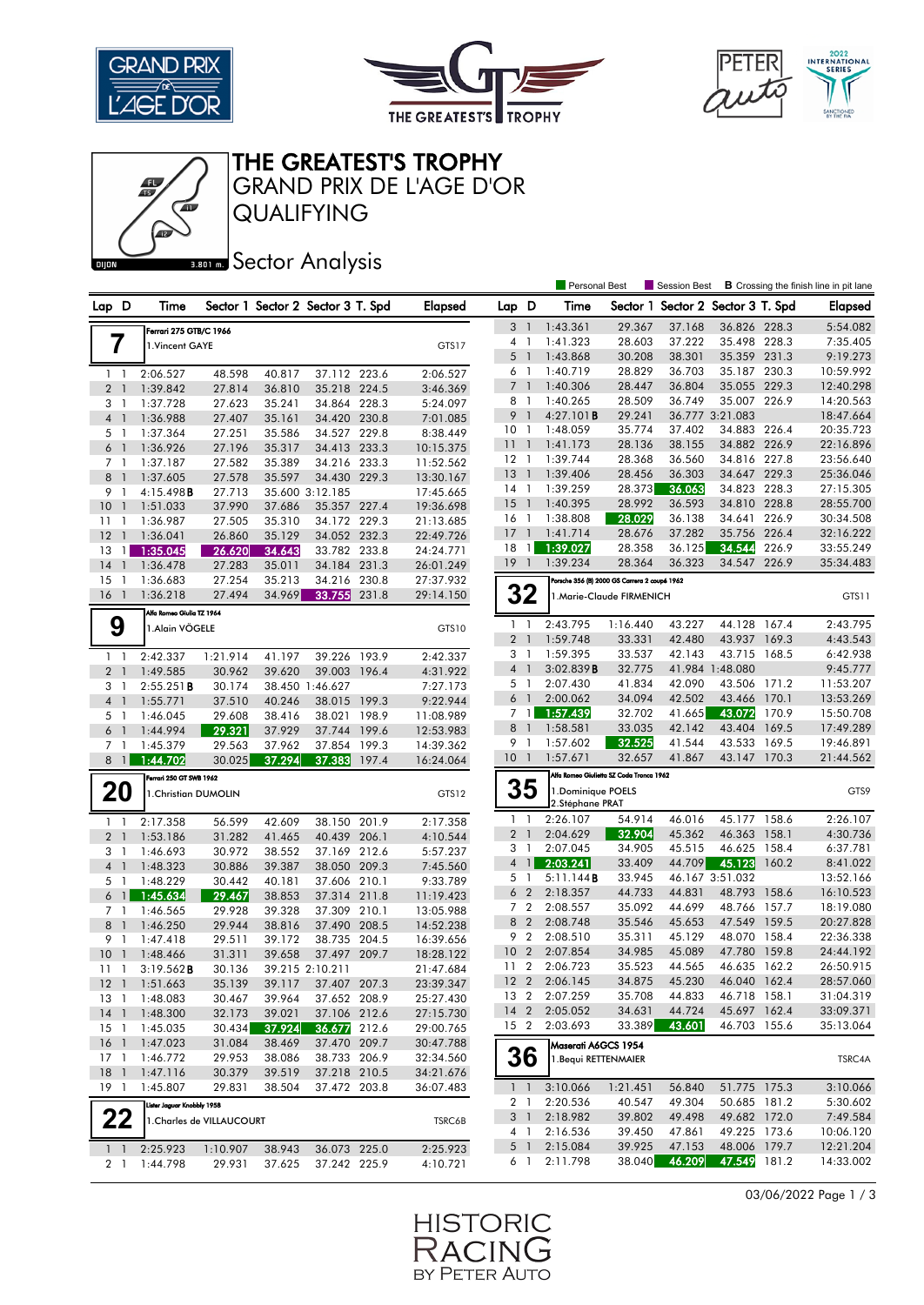





THE GREATEST'S TROPHY

GRAND PRIX DE L'AGE D'OR

QUALIFYING

## **BRONES** Sector Analysis

|                 |                |                              |          |        |                                   |       |                                                                                                                                                                                                                                                                                                                                                                                                                                                                                                                                                                                                                                                                                                                                                                                                                                                                                                                                                                                                                                                                                                                                                                                                                                                                                                                                                                                                                                                                                                                                                                              |                 | <b>Personal Best</b> |        | Session Best                      |              |       | <b>B</b> Crossing the finish line in pit lane |
|-----------------|----------------|------------------------------|----------|--------|-----------------------------------|-------|------------------------------------------------------------------------------------------------------------------------------------------------------------------------------------------------------------------------------------------------------------------------------------------------------------------------------------------------------------------------------------------------------------------------------------------------------------------------------------------------------------------------------------------------------------------------------------------------------------------------------------------------------------------------------------------------------------------------------------------------------------------------------------------------------------------------------------------------------------------------------------------------------------------------------------------------------------------------------------------------------------------------------------------------------------------------------------------------------------------------------------------------------------------------------------------------------------------------------------------------------------------------------------------------------------------------------------------------------------------------------------------------------------------------------------------------------------------------------------------------------------------------------------------------------------------------------|-----------------|----------------------|--------|-----------------------------------|--------------|-------|-----------------------------------------------|
| Lap D           |                | Time                         |          |        | Sector 1 Sector 2 Sector 3 T. Spd |       | <b>Elapsed</b>                                                                                                                                                                                                                                                                                                                                                                                                                                                                                                                                                                                                                                                                                                                                                                                                                                                                                                                                                                                                                                                                                                                                                                                                                                                                                                                                                                                                                                                                                                                                                               | Lap D           | Time                 |        | Sector 1 Sector 2 Sector 3 T. Spd |              |       | <b>Elapsed</b>                                |
| 7               | $\overline{1}$ | 2:16.070                     | 38.537   | 48.384 | 49.149 173.4                      |       | 16:49.072                                                                                                                                                                                                                                                                                                                                                                                                                                                                                                                                                                                                                                                                                                                                                                                                                                                                                                                                                                                                                                                                                                                                                                                                                                                                                                                                                                                                                                                                                                                                                                    | $1\quad$        | 2:16.022             | 51.103 | 42.663                            | 42.256 176.8 |       | 2:16.022                                      |
| 8               | $\mathbf{1}$   | 2:13.317                     | 38.442   | 46.799 | 48.076 178.8                      |       | 19:02.389                                                                                                                                                                                                                                                                                                                                                                                                                                                                                                                                                                                                                                                                                                                                                                                                                                                                                                                                                                                                                                                                                                                                                                                                                                                                                                                                                                                                                                                                                                                                                                    | 2 <sub>1</sub>  | 1:55.873             | 31.944 | 42.061                            | 41.868 178.5 |       | 4:11.895                                      |
| 9               | $\overline{1}$ | 2:12.894                     | 38.479   | 46.773 | 47.642 181.2                      |       | 21:15.283                                                                                                                                                                                                                                                                                                                                                                                                                                                                                                                                                                                                                                                                                                                                                                                                                                                                                                                                                                                                                                                                                                                                                                                                                                                                                                                                                                                                                                                                                                                                                                    | 3 1             | 1:54.817             | 31.808 | 41.014                            | 41.995 179.1 |       | 6:06.712                                      |
| 10              | -1             | 2:14.092                     | 38.154   | 47.479 | 48.459 180.6                      |       | 23:29.375                                                                                                                                                                                                                                                                                                                                                                                                                                                                                                                                                                                                                                                                                                                                                                                                                                                                                                                                                                                                                                                                                                                                                                                                                                                                                                                                                                                                                                                                                                                                                                    | 4 <sup>1</sup>  | 1:53.747             | 31.315 | 40.566                            | 41.866 180.9 |       | 8:00.459                                      |
| 11              | $\overline{1}$ | 2:14.450                     | 37.385   | 48.749 | 48.316 183.7                      |       | 25:43.825                                                                                                                                                                                                                                                                                                                                                                                                                                                                                                                                                                                                                                                                                                                                                                                                                                                                                                                                                                                                                                                                                                                                                                                                                                                                                                                                                                                                                                                                                                                                                                    | 5 1             | 1:54.338             | 31.783 | 41.048                            | 41.507 180.0 |       | 9:54.797                                      |
| 12              | $\overline{1}$ | 2:15.647                     | 37.594   | 48.752 | 49.301 176.2                      |       | 27:59.472                                                                                                                                                                                                                                                                                                                                                                                                                                                                                                                                                                                                                                                                                                                                                                                                                                                                                                                                                                                                                                                                                                                                                                                                                                                                                                                                                                                                                                                                                                                                                                    | $6-1$           | 1:53.674             | 31.574 | 40.718                            | 41.382       | 180.3 | 11:48.471                                     |
| 13              | $\mathbf{1}$   | 2:15.059                     | 38.471   | 46.873 | 49.715 180.6                      |       | 30:14.531                                                                                                                                                                                                                                                                                                                                                                                                                                                                                                                                                                                                                                                                                                                                                                                                                                                                                                                                                                                                                                                                                                                                                                                                                                                                                                                                                                                                                                                                                                                                                                    | 7 <sub>1</sub>  | 1:54.656             | 31.303 | 41.805                            | 41.548 182.7 |       | 13:43.127                                     |
| 14              | $\overline{1}$ | 2:11.266                     | 36.820   | 46.611 | 47.835                            | 184.0 | 32:25.797                                                                                                                                                                                                                                                                                                                                                                                                                                                                                                                                                                                                                                                                                                                                                                                                                                                                                                                                                                                                                                                                                                                                                                                                                                                                                                                                                                                                                                                                                                                                                                    | 8               | 1:53.371             | 31.250 | 40.725                            |              | 179.1 | 15:36.498                                     |
| 15              | $\overline{1}$ | 2:16.204                     | 37.822   | 49.706 | 48.676                            | 177.0 | 34:42.001                                                                                                                                                                                                                                                                                                                                                                                                                                                                                                                                                                                                                                                                                                                                                                                                                                                                                                                                                                                                                                                                                                                                                                                                                                                                                                                                                                                                                                                                                                                                                                    |                 |                      | 32.080 | 41.181                            | .            |       | 30:19.801                                     |
| 16 1            |                | 2:12.498                     | 38.060   | 46.569 | 47.869 179.4                      |       | 36:54.499                                                                                                                                                                                                                                                                                                                                                                                                                                                                                                                                                                                                                                                                                                                                                                                                                                                                                                                                                                                                                                                                                                                                                                                                                                                                                                                                                                                                                                                                                                                                                                    | 10 <sup>°</sup> | 2:06.911             |        |                                   |              | 176.5 | 32:26.712                                     |
|                 |                | Lister Chevrolet 1958        |          |        |                                   |       |                                                                                                                                                                                                                                                                                                                                                                                                                                                                                                                                                                                                                                                                                                                                                                                                                                                                                                                                                                                                                                                                                                                                                                                                                                                                                                                                                                                                                                                                                                                                                                              | 11              | 1:54.898             | 32.414 | 41.497                            | 40.987       | 178.5 | 34:21.610                                     |
| 37              |                | 1.Yvan MAHE                  |          |        |                                   |       |                                                                                                                                                                                                                                                                                                                                                                                                                                                                                                                                                                                                                                                                                                                                                                                                                                                                                                                                                                                                                                                                                                                                                                                                                                                                                                                                                                                                                                                                                                                                                                              |                 | 1:53.445             | 31.786 | 40.412                            |              |       | 36:15.055                                     |
|                 |                |                              |          |        |                                   |       |                                                                                                                                                                                                                                                                                                                                                                                                                                                                                                                                                                                                                                                                                                                                                                                                                                                                                                                                                                                                                                                                                                                                                                                                                                                                                                                                                                                                                                                                                                                                                                              |                 |                      |        |                                   |              |       |                                               |
|                 | $1\quad$       | 2:24.980                     | 1:11.385 | 37.223 | 36.372 229.3                      |       | 2:24.980                                                                                                                                                                                                                                                                                                                                                                                                                                                                                                                                                                                                                                                                                                                                                                                                                                                                                                                                                                                                                                                                                                                                                                                                                                                                                                                                                                                                                                                                                                                                                                     |                 |                      |        |                                   |              |       | GTS4                                          |
| 2 1             |                | 1:45.404                     | 29.076   | 38.753 | 37.575 227.8                      |       | 4:10.384                                                                                                                                                                                                                                                                                                                                                                                                                                                                                                                                                                                                                                                                                                                                                                                                                                                                                                                                                                                                                                                                                                                                                                                                                                                                                                                                                                                                                                                                                                                                                                     |                 |                      |        |                                   |              |       |                                               |
| 3 <sup>1</sup>  |                | 1:39.421                     | 27.829   | 36.309 | 35.283 234.3                      |       |                                                                                                                                                                                                                                                                                                                                                                                                                                                                                                                                                                                                                                                                                                                                                                                                                                                                                                                                                                                                                                                                                                                                                                                                                                                                                                                                                                                                                                                                                                                                                                              |                 |                      |        | 41.444                            |              |       |                                               |
| 4 <sub>1</sub>  |                | 1:40.113                     | 28.145   | 36.987 | 34.981                            | 235.3 | 7:29.918                                                                                                                                                                                                                                                                                                                                                                                                                                                                                                                                                                                                                                                                                                                                                                                                                                                                                                                                                                                                                                                                                                                                                                                                                                                                                                                                                                                                                                                                                                                                                                     |                 | 2:00.100             | 31.821 | 41.020                            |              |       | 4:17.664                                      |
|                 | 5 <sub>1</sub> | 1:39.537                     | 28.544   | 36.209 | 34.784 233.8                      |       | 9:09.455                                                                                                                                                                                                                                                                                                                                                                                                                                                                                                                                                                                                                                                                                                                                                                                                                                                                                                                                                                                                                                                                                                                                                                                                                                                                                                                                                                                                                                                                                                                                                                     |                 | 1:52.724             | 33.415 | 39.485                            |              |       | 6:10.388                                      |
|                 |                | $6$ 1 13:32.108 <b>B</b>     | 28.293   | 36.832 |                                   |       | 22:41.563                                                                                                                                                                                                                                                                                                                                                                                                                                                                                                                                                                                                                                                                                                                                                                                                                                                                                                                                                                                                                                                                                                                                                                                                                                                                                                                                                                                                                                                                                                                                                                    |                 | 1:49.605             | 30.755 | 38.288                            |              |       |                                               |
|                 | 7 <sub>1</sub> | 1:52.502                     | 39.004   | 37.559 | 35.939                            | 232.3 | 24:34.065                                                                                                                                                                                                                                                                                                                                                                                                                                                                                                                                                                                                                                                                                                                                                                                                                                                                                                                                                                                                                                                                                                                                                                                                                                                                                                                                                                                                                                                                                                                                                                    |                 | 1:51.052             | 30.861 | 40.041                            |              |       | 9:51.045                                      |
| 8               | $\overline{1}$ | 1:36.884                     | 27.433   | 35.412 | 34.039                            | 234.8 | 26:10.949                                                                                                                                                                                                                                                                                                                                                                                                                                                                                                                                                                                                                                                                                                                                                                                                                                                                                                                                                                                                                                                                                                                                                                                                                                                                                                                                                                                                                                                                                                                                                                    |                 | 1:49.454             | 30.915 | 38.518                            | 40.021       | 174.5 | 11:40.499                                     |
| 9               | $\overline{1}$ | 1:37.751                     | 27.345   | 35.827 | 34.579 234.8                      |       | 27:48.700                                                                                                                                                                                                                                                                                                                                                                                                                                                                                                                                                                                                                                                                                                                                                                                                                                                                                                                                                                                                                                                                                                                                                                                                                                                                                                                                                                                                                                                                                                                                                                    |                 | 1:49.390             | 31.076 | 38.652                            |              |       | 13:29.889                                     |
| 10 <sub>1</sub> |                | 1:37.828                     | 27.625   | 35.761 | 34.442 235.3                      |       | 29:26.528                                                                                                                                                                                                                                                                                                                                                                                                                                                                                                                                                                                                                                                                                                                                                                                                                                                                                                                                                                                                                                                                                                                                                                                                                                                                                                                                                                                                                                                                                                                                                                    |                 | 1:48.405             | 30.450 | 38.738                            |              |       | 15:18.294                                     |
| 11              | $\overline{1}$ | 1:37.490                     | 27.381   | 35.830 | 34.279 235.3                      |       | 31:04.018                                                                                                                                                                                                                                                                                                                                                                                                                                                                                                                                                                                                                                                                                                                                                                                                                                                                                                                                                                                                                                                                                                                                                                                                                                                                                                                                                                                                                                                                                                                                                                    |                 | $6:05.204$ B         | 33.421 |                                   |              |       | 21:23.498                                     |
|                 |                | Bizzarrini 5300 GT 1965      |          |        |                                   |       |                                                                                                                                                                                                                                                                                                                                                                                                                                                                                                                                                                                                                                                                                                                                                                                                                                                                                                                                                                                                                                                                                                                                                                                                                                                                                                                                                                                                                                                                                                                                                                              |                 | 2:05.766             | 43.620 | 39.280                            |              |       | 23:29.264                                     |
|                 | 46             | 1. Christian BOURIEZ         |          |        |                                   |       |                                                                                                                                                                                                                                                                                                                                                                                                                                                                                                                                                                                                                                                                                                                                                                                                                                                                                                                                                                                                                                                                                                                                                                                                                                                                                                                                                                                                                                                                                                                                                                              |                 | 1:49.257             | 31.371 | 38.453                            |              |       | 25:18.521                                     |
|                 |                |                              |          |        |                                   |       |                                                                                                                                                                                                                                                                                                                                                                                                                                                                                                                                                                                                                                                                                                                                                                                                                                                                                                                                                                                                                                                                                                                                                                                                                                                                                                                                                                                                                                                                                                                                                                              |                 | 1:48.744             | 30.234 | 39.210                            |              |       | 27:07.265                                     |
| $1\quad$        |                | 2:22.162                     | 1:09.168 | 37.924 | 35.070 229.3                      |       |                                                                                                                                                                                                                                                                                                                                                                                                                                                                                                                                                                                                                                                                                                                                                                                                                                                                                                                                                                                                                                                                                                                                                                                                                                                                                                                                                                                                                                                                                                                                                                              |                 | 1:48.616             | 30.345 | 37.881                            |              |       | 28:55.881                                     |
| 2 <sub>1</sub>  |                | 1:40.043                     | 27.362   | 37.792 | 34.889                            | 235.3 |                                                                                                                                                                                                                                                                                                                                                                                                                                                                                                                                                                                                                                                                                                                                                                                                                                                                                                                                                                                                                                                                                                                                                                                                                                                                                                                                                                                                                                                                                                                                                                              |                 | 1:47.067             |        | 37.823                            |              |       | 30:42.948                                     |
| 3 1             |                | 1:36.696                     | 27.256   | 35.556 | 33.884 240.0                      |       | 5:38.901                                                                                                                                                                                                                                                                                                                                                                                                                                                                                                                                                                                                                                                                                                                                                                                                                                                                                                                                                                                                                                                                                                                                                                                                                                                                                                                                                                                                                                                                                                                                                                     |                 | 1:56.979             | 33.162 | 42.361                            |              | 172.5 | 32:39.927                                     |
| 4 <sub>1</sub>  |                | 1:37.891                     | 28.104   | 35.348 | 34.439 229.8                      |       |                                                                                                                                                                                                                                                                                                                                                                                                                                                                                                                                                                                                                                                                                                                                                                                                                                                                                                                                                                                                                                                                                                                                                                                                                                                                                                                                                                                                                                                                                                                                                                              |                 | 1:49.611             | 30.231 | 39.556                            |              |       | 34:29.538                                     |
| 5 <sub>1</sub>  |                | 1:37.211                     | 27.603   | 35.332 | 34.276 228.8                      |       | 8:54.003                                                                                                                                                                                                                                                                                                                                                                                                                                                                                                                                                                                                                                                                                                                                                                                                                                                                                                                                                                                                                                                                                                                                                                                                                                                                                                                                                                                                                                                                                                                                                                     |                 | 1:46.705             | 29.977 | 37.851                            |              | 177.0 | 36:16.243                                     |
|                 |                | 6 1 12:50.897 <b>B</b>       | 29.478   | 39.683 |                                   |       | 21:44.900                                                                                                                                                                                                                                                                                                                                                                                                                                                                                                                                                                                                                                                                                                                                                                                                                                                                                                                                                                                                                                                                                                                                                                                                                                                                                                                                                                                                                                                                                                                                                                    |                 |                      |        |                                   |              |       |                                               |
| 7 <sub>1</sub>  |                | 1:45.988                     | 33.592   | 37.658 | 34.738 231.8                      |       | 23:30.888                                                                                                                                                                                                                                                                                                                                                                                                                                                                                                                                                                                                                                                                                                                                                                                                                                                                                                                                                                                                                                                                                                                                                                                                                                                                                                                                                                                                                                                                                                                                                                    |                 |                      |        |                                   |              |       | GTS10                                         |
| 8               | $\overline{1}$ | 1:36.326                     | 27.401   | 34.724 | 34.201                            | 235.8 | 25:07.214                                                                                                                                                                                                                                                                                                                                                                                                                                                                                                                                                                                                                                                                                                                                                                                                                                                                                                                                                                                                                                                                                                                                                                                                                                                                                                                                                                                                                                                                                                                                                                    |                 |                      |        |                                   |              |       |                                               |
| 9               | $\mathbf{1}$   | 1:36.722                     | 27.190   | 35.214 | 34.318 235.8                      |       | 26:43.936                                                                                                                                                                                                                                                                                                                                                                                                                                                                                                                                                                                                                                                                                                                                                                                                                                                                                                                                                                                                                                                                                                                                                                                                                                                                                                                                                                                                                                                                                                                                                                    |                 | 2:13.226             | 50.167 | 42.292                            |              |       | 2:13.226                                      |
| 10              | $\overline{1}$ | 1:35.808                     | 26.771   | 35.224 | 33.813 238.9                      |       | 28:19.744                                                                                                                                                                                                                                                                                                                                                                                                                                                                                                                                                                                                                                                                                                                                                                                                                                                                                                                                                                                                                                                                                                                                                                                                                                                                                                                                                                                                                                                                                                                                                                    |                 | 1:52.140             | 32.282 | 39.576                            |              |       | 4:05.366                                      |
| 11              | -1             | 1:40.721                     | 31.010   | 34.881 | 34.830                            | 235.8 | 30:00.465                                                                                                                                                                                                                                                                                                                                                                                                                                                                                                                                                                                                                                                                                                                                                                                                                                                                                                                                                                                                                                                                                                                                                                                                                                                                                                                                                                                                                                                                                                                                                                    | 3               | 1:50.960             | 30.414 | 40.125                            | 40.421       | 193.2 | 5:56.326                                      |
| $12-1$          |                | 1:35.546                     | 26.984   | 34.694 | 33.868 235.8                      |       | 31:36.011                                                                                                                                                                                                                                                                                                                                                                                                                                                                                                                                                                                                                                                                                                                                                                                                                                                                                                                                                                                                                                                                                                                                                                                                                                                                                                                                                                                                                                                                                                                                                                    | 4               | 1:53.226             | 31.448 | 42.494                            |              | 195.3 | 7:49.552                                      |
|                 |                | Porsche 904 GTS 1964         |          |        |                                   |       |                                                                                                                                                                                                                                                                                                                                                                                                                                                                                                                                                                                                                                                                                                                                                                                                                                                                                                                                                                                                                                                                                                                                                                                                                                                                                                                                                                                                                                                                                                                                                                              |                 | 1:50.135             | 30.930 | 39.221                            |              |       | 9:39.687                                      |
|                 | 60             | 1.Peter VÖGELE               |          |        |                                   |       |                                                                                                                                                                                                                                                                                                                                                                                                                                                                                                                                                                                                                                                                                                                                                                                                                                                                                                                                                                                                                                                                                                                                                                                                                                                                                                                                                                                                                                                                                                                                                                              |                 | 1:50.144             | 30.773 | 39.790                            |              |       | 11:29.831                                     |
|                 |                |                              |          |        |                                   |       |                                                                                                                                                                                                                                                                                                                                                                                                                                                                                                                                                                                                                                                                                                                                                                                                                                                                                                                                                                                                                                                                                                                                                                                                                                                                                                                                                                                                                                                                                                                                                                              |                 | 1:48.570             | 30.931 | 38.605                            |              |       | 13:18.401                                     |
| $1\quad$        |                | 2:23.502                     | 1:04.448 | 40.204 | 38.850 204.9                      |       |                                                                                                                                                                                                                                                                                                                                                                                                                                                                                                                                                                                                                                                                                                                                                                                                                                                                                                                                                                                                                                                                                                                                                                                                                                                                                                                                                                                                                                                                                                                                                                              |                 | 1:49.135             | 31.032 | 38.916                            |              |       | 15:07.536                                     |
|                 | 2 <sub>1</sub> | 1:50.076                     | 30.030   | 38.916 | 41.130 196.4                      |       |                                                                                                                                                                                                                                                                                                                                                                                                                                                                                                                                                                                                                                                                                                                                                                                                                                                                                                                                                                                                                                                                                                                                                                                                                                                                                                                                                                                                                                                                                                                                                                              |                 | 4:14.941B            | 30.597 |                                   |              |       | 19:22.477                                     |
|                 | 31             | 1:45.748                     | 30.400   | 37.335 | 38.013 205.3                      |       | 5:59.326                                                                                                                                                                                                                                                                                                                                                                                                                                                                                                                                                                                                                                                                                                                                                                                                                                                                                                                                                                                                                                                                                                                                                                                                                                                                                                                                                                                                                                                                                                                                                                     | 10              | 1:55.965             | 38.075 | 38.432                            |              |       | 21:18.442                                     |
|                 | 4 <sup>1</sup> | 1:47.480                     | 29.585   | 40.381 | 37.514 204.2                      |       |                                                                                                                                                                                                                                                                                                                                                                                                                                                                                                                                                                                                                                                                                                                                                                                                                                                                                                                                                                                                                                                                                                                                                                                                                                                                                                                                                                                                                                                                                                                                                                              |                 | 1:45.986             | 30.169 | 38.055                            |              |       | 23:04.428                                     |
|                 | 5 1            | 1:44.862                     | 29.549   | 37.750 | 37.563 200.4                      |       | 9:31.668                                                                                                                                                                                                                                                                                                                                                                                                                                                                                                                                                                                                                                                                                                                                                                                                                                                                                                                                                                                                                                                                                                                                                                                                                                                                                                                                                                                                                                                                                                                                                                     |                 | 1:45.624             | 29.951 | 37.842                            |              |       | 24:50.052                                     |
|                 | 6 1            | 3:20.240B                    | 28.804   |        | 36.805 2:14.631                   |       | 12:51.908                                                                                                                                                                                                                                                                                                                                                                                                                                                                                                                                                                                                                                                                                                                                                                                                                                                                                                                                                                                                                                                                                                                                                                                                                                                                                                                                                                                                                                                                                                                                                                    |                 | 1:45.717             | 29.948 | 37.989                            |              |       | 26:35.769                                     |
|                 | 7 1            | 1:49.275                     | 34.625   | 37.050 | 37.600 202.6                      |       | 14:41.183                                                                                                                                                                                                                                                                                                                                                                                                                                                                                                                                                                                                                                                                                                                                                                                                                                                                                                                                                                                                                                                                                                                                                                                                                                                                                                                                                                                                                                                                                                                                                                    |                 | 1:44.507             |        | 37.097                            |              |       | 28:20.276                                     |
|                 | 8 1            | 1:43.730                     | 30.035   | 36.276 | 37.419 200.4                      |       | 16:24.913                                                                                                                                                                                                                                                                                                                                                                                                                                                                                                                                                                                                                                                                                                                                                                                                                                                                                                                                                                                                                                                                                                                                                                                                                                                                                                                                                                                                                                                                                                                                                                    |                 | 1:46.722             | 29.391 | 38.263                            |              |       | 30:06.998                                     |
|                 | 9 1            | 1:43.837                     | 28.906   | 36.750 | 38.181 196.4                      |       | 18:08.750                                                                                                                                                                                                                                                                                                                                                                                                                                                                                                                                                                                                                                                                                                                                                                                                                                                                                                                                                                                                                                                                                                                                                                                                                                                                                                                                                                                                                                                                                                                                                                    |                 | 1:44.576             | 29.380 | 37.577                            |              |       | 31:51.574                                     |
|                 | 101            | 1:44.120                     | 28.990   | 37.095 | 38.035 196.4                      |       | 19:52.870                                                                                                                                                                                                                                                                                                                                                                                                                                                                                                                                                                                                                                                                                                                                                                                                                                                                                                                                                                                                                                                                                                                                                                                                                                                                                                                                                                                                                                                                                                                                                                    |                 | 1:44.316             | 29.303 | 37.276                            |              |       | 33:35.890                                     |
| $11 \quad 1$    |                | 1:42.793                     | 28.862   | 36.025 | 37.906 198.2                      |       | 21:35.663                                                                                                                                                                                                                                                                                                                                                                                                                                                                                                                                                                                                                                                                                                                                                                                                                                                                                                                                                                                                                                                                                                                                                                                                                                                                                                                                                                                                                                                                                                                                                                    |                 | 1:44.129             | 29.372 | 37.226                            |              | 197.1 | 35:20.019                                     |
| $12-1$          |                | 1:45.192                     | 29.359   | 37.077 | 38.756 197.1                      |       | 23:20.855                                                                                                                                                                                                                                                                                                                                                                                                                                                                                                                                                                                                                                                                                                                                                                                                                                                                                                                                                                                                                                                                                                                                                                                                                                                                                                                                                                                                                                                                                                                                                                    |                 |                      |        |                                   |              |       |                                               |
|                 |                | Alfa Romeo Giulietta SZ 1962 |          |        |                                   |       |                                                                                                                                                                                                                                                                                                                                                                                                                                                                                                                                                                                                                                                                                                                                                                                                                                                                                                                                                                                                                                                                                                                                                                                                                                                                                                                                                                                                                                                                                                                                                                              |                 |                      |        |                                   |              |       | GT3B                                          |
|                 | 65             | 1. Antonio CARRISI           |          |        |                                   |       |                                                                                                                                                                                                                                                                                                                                                                                                                                                                                                                                                                                                                                                                                                                                                                                                                                                                                                                                                                                                                                                                                                                                                                                                                                                                                                                                                                                                                                                                                                                                                                              |                 |                      |        |                                   |              |       |                                               |
|                 |                |                              |          |        |                                   |       | 41.396<br>$\overline{1}$<br>9 1 14:43.303B<br>42.043<br>$\overline{1}$<br>$\overline{1}$<br>$12-1$<br>41.247 177.9<br>TSRC6B<br>Alfa Romeo Giulietta SVZ 1956<br>66<br>1. Roberto RESTELLI<br>2:17.564<br>55.462<br>40.658 175.9<br>2:17.564<br>5:49.805<br>$1\quad$<br>2 <sub>1</sub><br>47.259 143.8<br>39.824 178.5<br>3 1<br>$4-1$<br>40.562 177.0<br>7:59.993<br>40.150 175.0<br>5 1<br>6 <sup>1</sup><br>7 <sub>1</sub><br>39.662 175.9<br>8 <sup>1</sup><br>39.217 177.0<br>9 1<br>43.169 4:48.614<br>$10-1$<br>42.866 171.2<br>39.433 174.8<br>111<br>TSRC12<br>$12-1$<br>39.300 175.3<br>40.390 173.4<br>$13-1$<br>2:22.162<br>$14-1$<br>29.904<br>39.340 175.9<br>4:02.205<br>$15-1$<br>41.456<br>$16-1$<br>39.824 173.1<br>7:16.792<br>$17-1$<br>38.877<br>Alfa Romeo Giulia TZ 1965<br>67<br>1. Jean-Luc PAPAUX<br>2. Jacques SANDOZ<br>40.767 187.5<br>$1\quad$<br>40.282 190.5<br>2 <sub>1</sub><br>$\overline{1}$<br>39.284<br>- 1<br>5 <sub>1</sub><br>39.984 190.8<br>39.581 193.2<br>6 1<br>GTS11<br>7 <sub>1</sub><br>39.034 192.2<br>39.187 192.2<br>8 1<br>2:23.502<br>39.196 3:05.148<br>9 1<br>4:13.578<br>$\mathbf{1}$<br>39.458 193.9<br>37.762 194.6<br>$11-1$<br>7:46.806<br>37.831 195.7<br>$12-1$<br>37.780 195.7<br>13 <sup>1</sup><br>29.459<br>37.951 194.9<br>14 1<br>39.068 193.9<br>$15-1$<br>16 <sub>1</sub><br>37.619 195.7<br>$17-1$<br>37.737 195.7<br>37.531<br>18 1<br>D.B HBR5 1958<br>82<br>1. François FOUQUET-HATE<br>2. Philippe CHAMPEROUX<br>GTS9<br>3:07.540<br>$1\quad2$<br>3:07.540<br>1:24.575<br>51.320<br>51.645 113.9 |                 |                      |        |                                   |              |       |                                               |
|                 |                |                              |          |        |                                   |       |                                                                                                                                                                                                                                                                                                                                                                                                                                                                                                                                                                                                                                                                                                                                                                                                                                                                                                                                                                                                                                                                                                                                                                                                                                                                                                                                                                                                                                                                                                                                                                              |                 |                      |        |                                   |              |       |                                               |

03/06/2022 Page 2 / 3